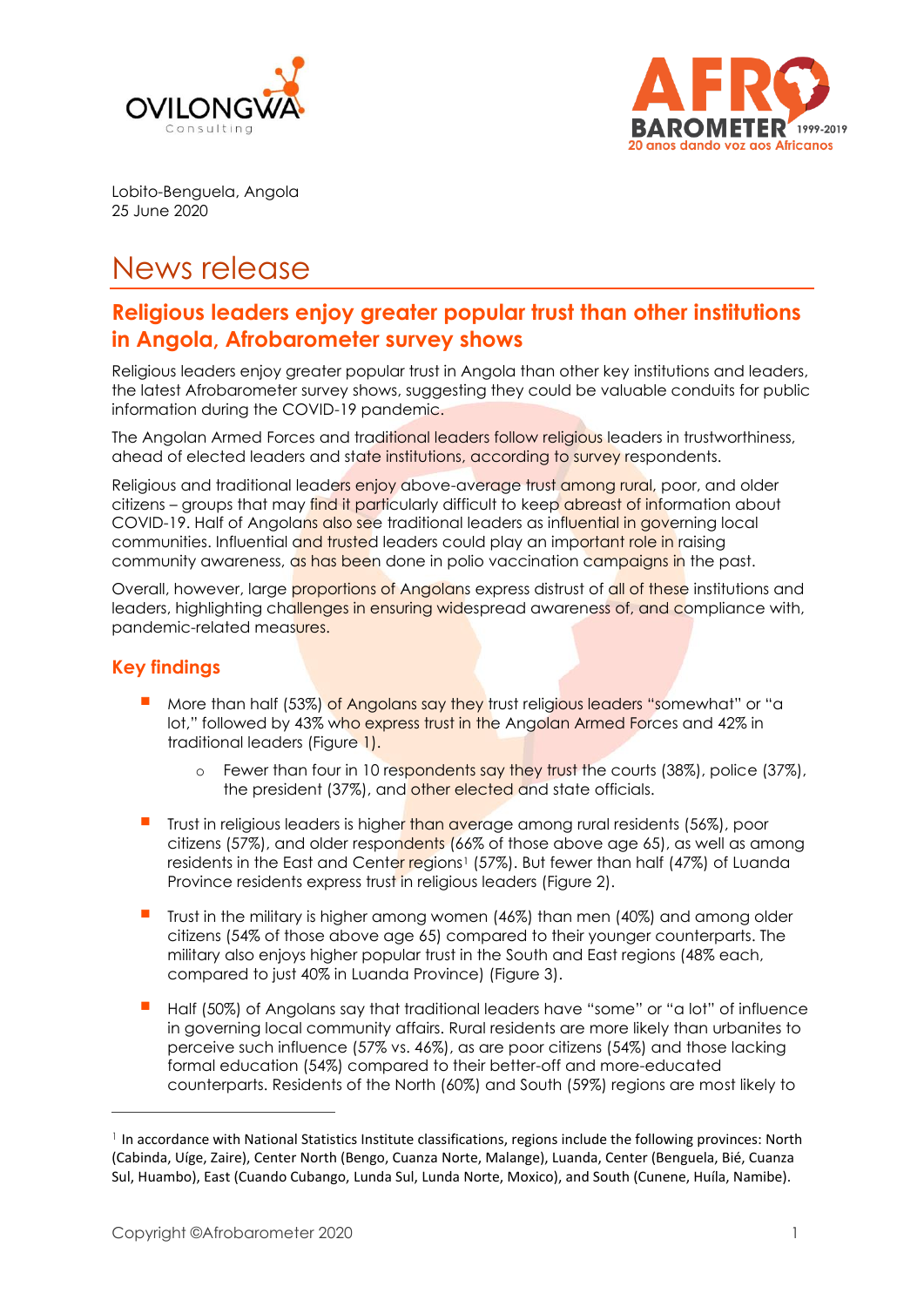

say traditional leaders are influential in governing local communities; in Luanda Province, only 40% of respondents agree (Figure 4).

#### **Afrobarometer surveys**

Afrobarometer is a pan-African, nonpartisan survey research network that provides reliable data on African experiences and evaluations of democracy, governance, and quality of life. Seven rounds of surveys were completed in up to 38 countries between 1999 and 2018. Round 8 surveys are planned in at least 35 countries in 2019/2020. Afrobarometer conducts face-to-face interviews in the language of the respondent's choice with nationally representative samples.

In its first survey in Angola, the Afrobarometer team, led by Ovilongwa – Estudos de Opinião Pública, interviewed 2,400 adult Angolans between 27 November and 27 December 2019. A sample of this size yields country-level results with a margin of error of +/-2 percentage points at a 95% confidence level.

#### **Charts**

| Religious leaders                                                | 53%       |     | 9%<br>38%  |      |
|------------------------------------------------------------------|-----------|-----|------------|------|
| Armed forces                                                     | 43%       | 12% | 45%        |      |
| <b>Traditional leaders</b>                                       | 42%       | 13% | 45%        |      |
| Courts of law                                                    | 38%       | 16% | 46%        |      |
| Police                                                           | 37%       | 11% | 52%        |      |
| President                                                        | 37%       | 10% | 53%        |      |
| Ruling party                                                     | 34%       | 12% | 54%        |      |
| Municipal administration                                         | 32%       | 12% | 56%        |      |
| Opposition political parties                                     | 31%       | 13% | 56%        |      |
| Provincial government                                            | 31%       | 14% | 55%        |      |
| <b>National Assembly</b>                                         | 31%       | 15% | 54%        |      |
| Tax administration (AGT)                                         | 28%       | 21% | 51%        |      |
| National Electoral Commission (CNE)                              | 27%       | 15% | 58%        |      |
|                                                                  | 0%<br>20% | 40% | 60%<br>80% | 100% |
| Somewhat/A lot<br>Don't know/Refused<br>Just a little/Not at all |           |     |            |      |

**Figure 1: Trust in institutions and leaders** | Angola | 2019

*Respondents were asked: How much do you trust each of the following, or haven't you heard enough about them to say?*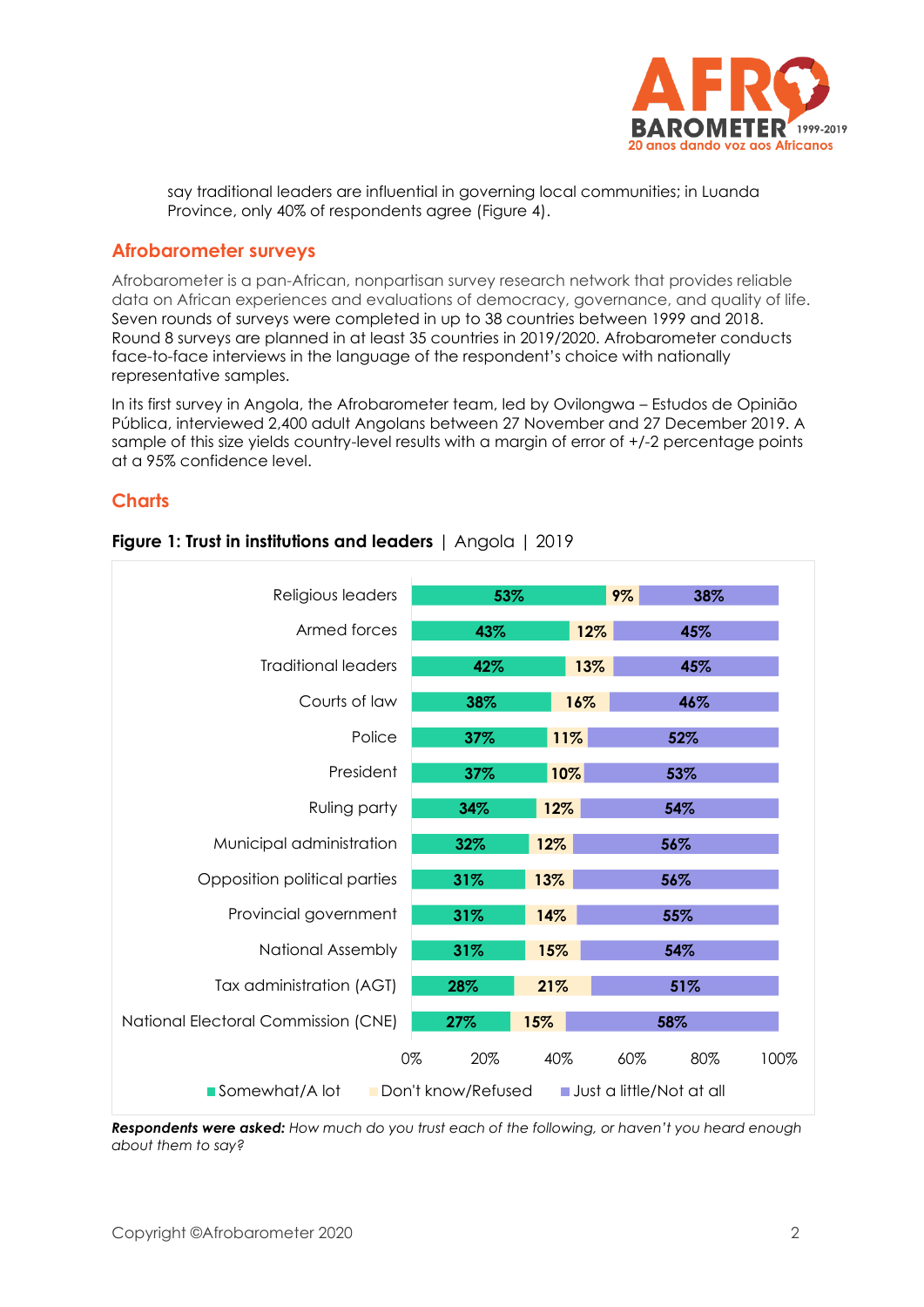



**Figure 2: Trust in religious leaders** | by socio-demographic group | Angola | 2019

*Respondents were asked: How much do you trust each of the following, or haven't you heard enough about them to say: Religious leaders? (% who say "somewhat" or "a lot")*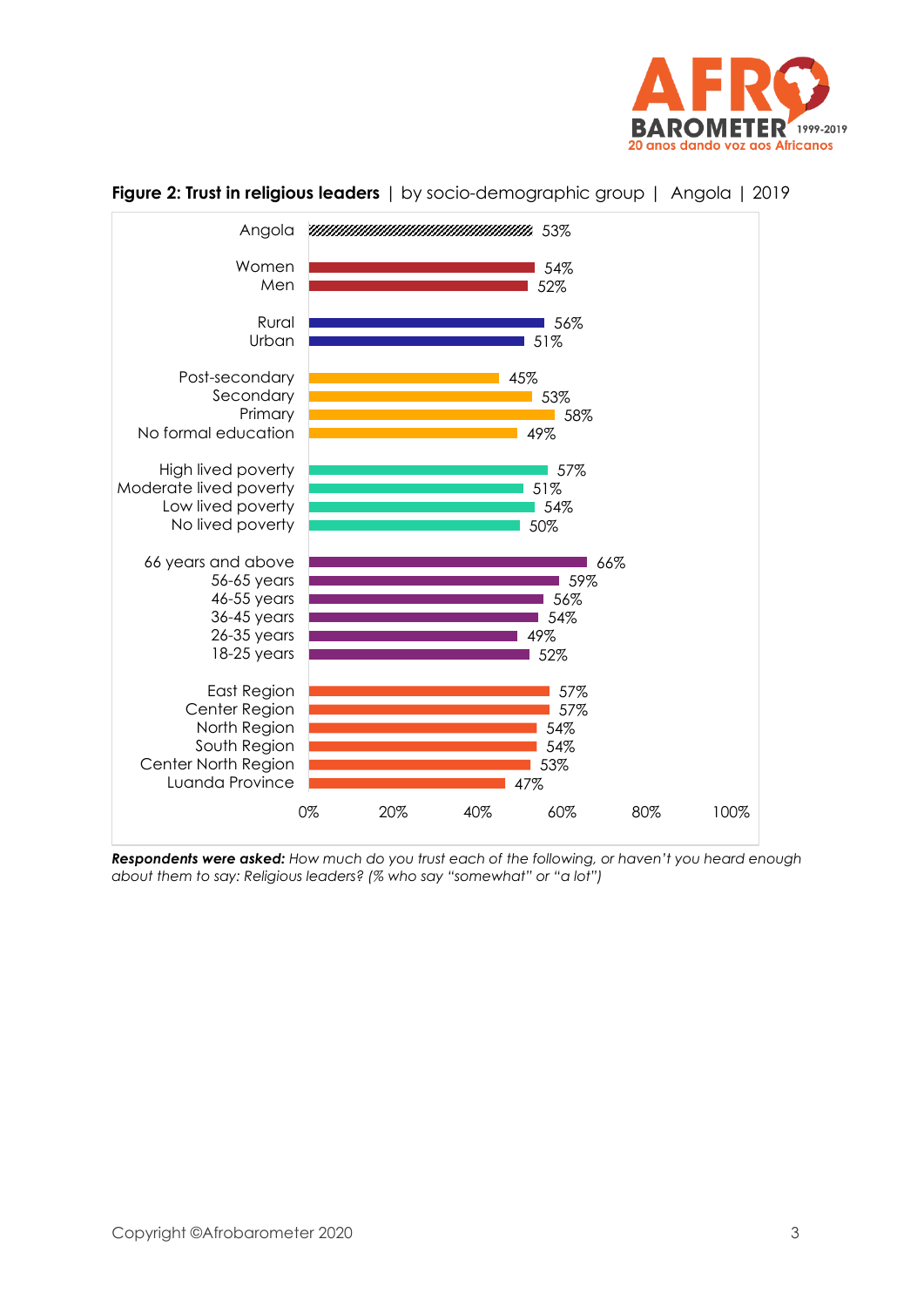



### **Figure 3: Trust in the armed forces** | by socio-demographic group | Angola | 2019

*Respondents were asked: How much do you trust each of the following, or haven't you heard enough about them to say: The Angolan Armed Forces? (% who say "somewhat" or "a lot")*